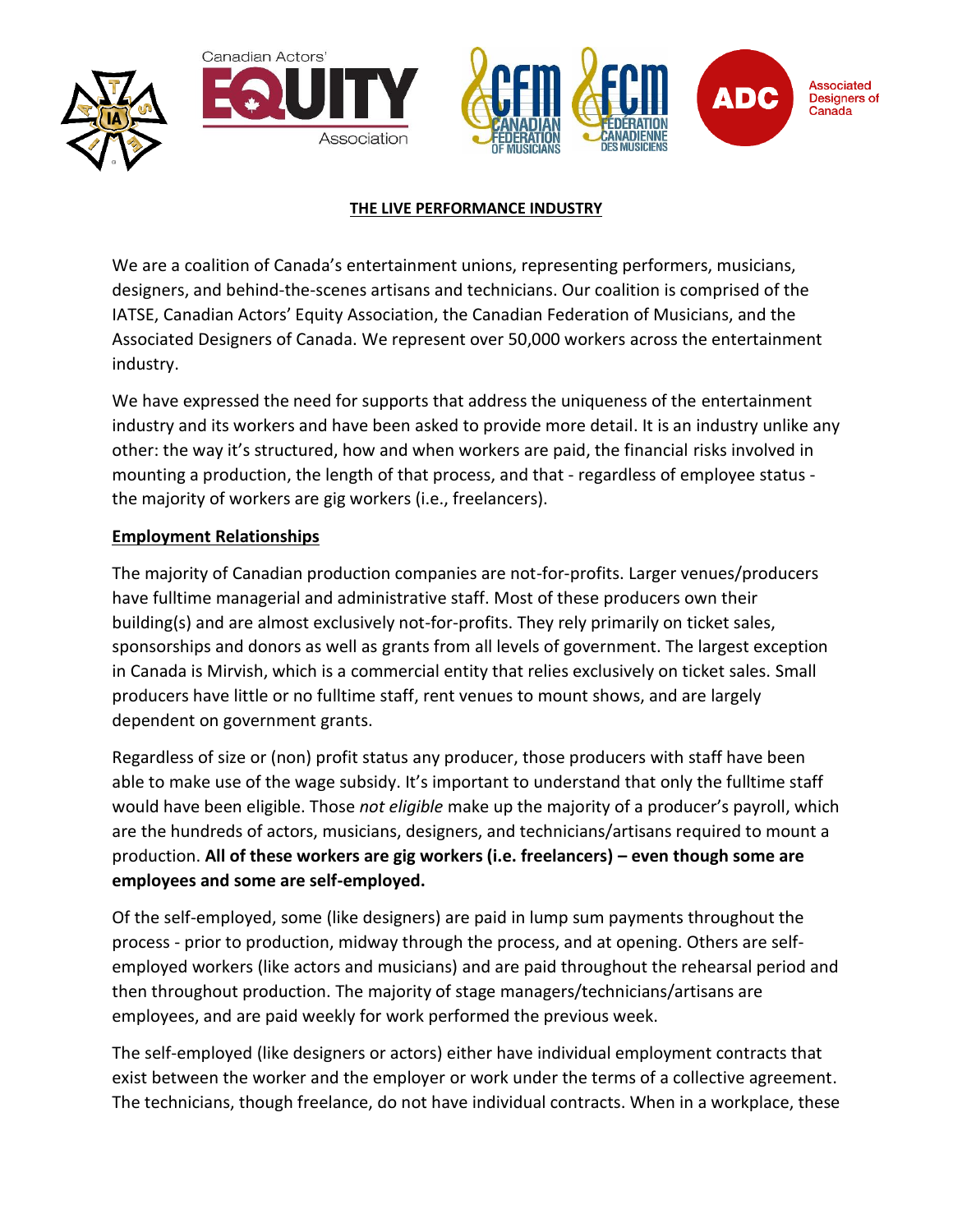employees work under the collective agreement negotiated between their local union and the employer. These employees regularly work at a venue under one collective agreement on one day, and at a second venue under a different collective agreement the following day. Jobs can last for as long as a production is running or as little as 4 hours – the minimum call guaranteed under all IATSE collective agreements.

## **Process & Time Frame Required to Mount a Production**

Due to concerns about the lag time between whenever the Canada Worker Lockdown Benefit is terminated and when live performance workers can start earning income again, we are providing more detail on the process and time frame required to mount a production. The standard play creation schedule has a large degree of variation from company to company and from project to project, depending on the budget, complexity, and scale of the production. Laid out below is what could reasonably be expected as a timeline at a standard regional theatre in Canada. Some of the bigger companies will take significantly more time whereas some smaller, more nimble companies might be able to condense this timeline.

**The process of producing a show usually begins over a year before opening night**. It involves the selection of the play that the company wishes to produce, followed shortly thereafter by inquiries to the rights-holders of that script and a negotiation of the terms of production. This typically includes a time-limited window in which the company is granted the rights to perform a script. This is an important component, because theatre closures or show postponements push shows outside of their windows of rights permissions. Upon successful acquisition of the rights to a script, theatre companies typically spend the next few weeks coming up with a marketing strategy for the show.

**7-10 months before the opening of the show**: The producer/engager begins to review candidates, interview, and hire the creative team, which includes the director and the designers. Initial discussions around the seating layout in the theatre would happen around this point so that marketing can begin to build a box office and plan the ticket sales.

**5-8 months before opening night**: Directors and designers begin planning and discussions on their ideas for the show. Auditions for actors may also start. At this point, marketing materials are usually created and made available, which contain the names of key artistic personnel. Subscriptions and single tickets may start to go on sale.

**3-4 months before opening night**: Preliminary set and costume designs are usually due. A budgeting review is conducted by the Technical Director, Head of Props, Head Scenic Painter, and Head of Wardrobe. Two to three weeks later, the final set design is due, whereupon the Technical Director will prepare technical drawings to be used by the shops (theatre building workshops) to build the sets and/or props.

**6 weeks before opening night:** The stage management contract begins a week before rehearsal starts and functions as their prep week.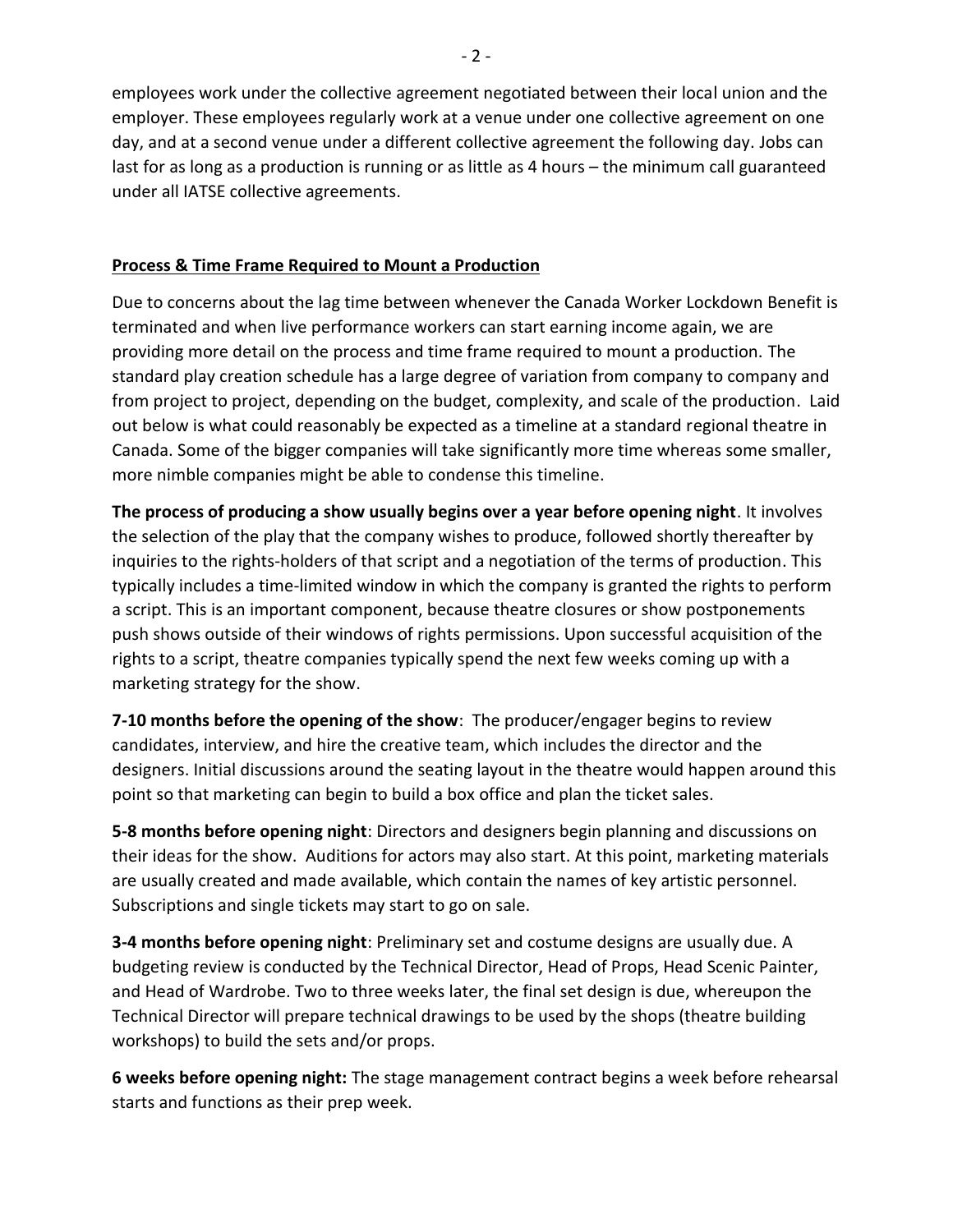**4-6 weeks before opening night**: Rehearsals begin for actors, stage management, directors and designers. The building of sets begins. Prop building typically starts at the same time. Depending on the complexity of the costumes and whether or not they need to be built or bought, the costume building process will start either around this time or shortly before rehearsal begins.

**1-2 weeks before opening night:** "Load-in" happens. This is the period when all of the stage crew, scenic carpenters, dressers, lighting & sound board operators, electricians, and riggers begin installing the show into the theatre, including hanging the lighting and sound equipment.

**1 week before opening night:** This is "tech week." It is the first stage of the process where all workers necessary to mount a production are involved. It occurs the week before preview/opening and is when the rehearsals move from the rehearsal hall onto the stage. It is the final week of rehearsals with all technical elements (such as costumes, lights, sound, set, hair/wigs, and makeup) in place. This allows the actors to become familiar with the set and costumes, and the designers and technical crew to finalize things like cues, scene/set changes, or costume adjustments.

Clearly, live performance functions very differently from all other industries. Bars and restaurants may be able to open back up very quickly, but the length of time it takes to get from "capacity limits have been lifted" to "Curtains up!" is a much longer process.

## **Wage Loss and Worker Exodus**

In October 2021, the IATSE asked their local unions provide numbers to demonstrate whether there has been any decline in membership since 2019 (i.e. pre-pandemic). Below is a sampling from across the country, but we must make clear that these numbers are not an accurate indicator of what is happening. In most industries, an employee is hired at a workplace and becomes a member of the union simply by virtue of having been hired. In the freelance world of entertainment, workers typically work at their crafts and train on new skills for years before they're qualified enough to be offered a union card. Once attained, very few ever give it up  $$ even if they leave the industry. The vast majority choose to continue paying dues to remain "active" members until they retire. Because their membership is so important to them, in many cases, members even choose to pay reduced dues in retirement so that they can keep their cards and stay involved with their union.

A better (though still not accurate) indicator is IATSE's permittee lists. Permittees are workers who are offered work once all available members of a local union have been placed. This process of placing workers on calls (both members and permittees) happens daily when work is available. Because most local unions have not been busy enough to get into their permittee lists with any regularity (or at all), the figures they provided are best estimates. This is a sampling from across the country: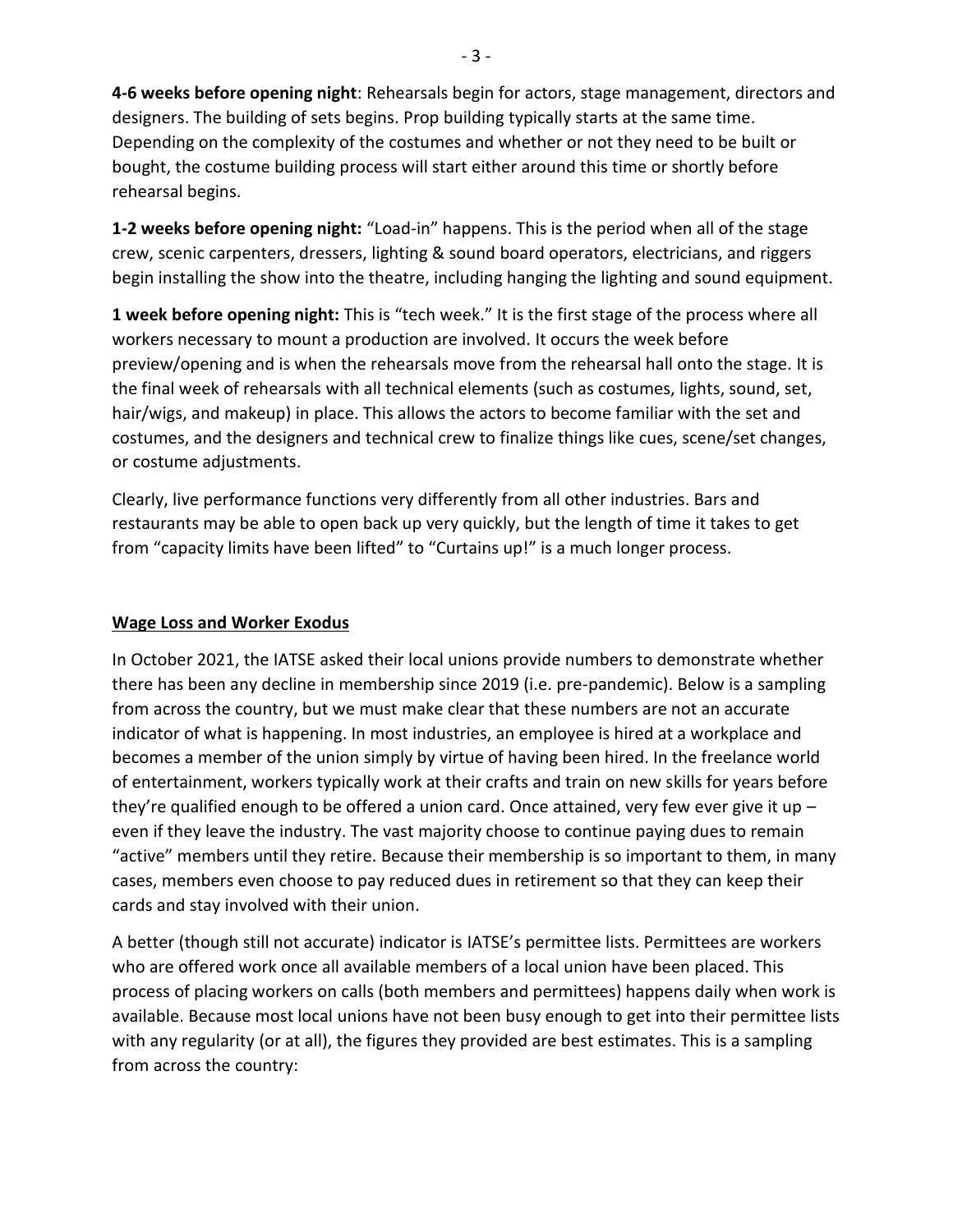| <b>IATSE Local Union</b>        | <b>Members vs 2019</b> | <b>Permittees vs 2019</b> |
|---------------------------------|------------------------|---------------------------|
| IATSE Local 63 (Winnipeg)       | Unchanged              | $-15%$                    |
| IATSE Local 105 (London)        | Unchanged              | $-10%$                    |
| IATSE Local 118 (Vancouver)     | Unchanged              | $-25%$                    |
| IATSE Local 168 (Victoria)      | $-2%$                  | $-48%$                    |
| IATSE Local 680 (Halifax)       | + 8%                   | $-25%$                    |
| IATSE Local 906 (Charlottetown) | $-7%$                  | $-29%$                    |
| IATSE Local B848 (Glace Bay)    | $-37%$                 | N/A                       |

The larger cities are film production hubs, so many live performance crew have taken their skills over to that sector of the industry. Though they will hang on to their IATSE cards from the stage locals, there are still valid concerns from these local unions that many IATSE members will establish themselves in film and not return to live performance. It is also worth noting that permittees are typically younger - and often more diverse – and this is where the exodus is coming from. They typically work alongside more seasoned professionals in order to learn and hone these highly specialized skills, and then acquire their membership. It is highly concerning that permittees are beginning to leave the industry because as our members age out and retire, we are losing the next generation of technicians. Canadian Actors' Equity Association conducted a survey of their membership that yielded similar results, which we are happy to provide upon request.

Wages are the most accurate reflection of the current status of the industry and its workers. The chart below illustrates the industry's continued depression, using the period from August – December of 2019 vs August – December of 2021. (This necessitated some projections for the latter part of this year, but most agreements are signed months in advance so there wouldn't be significant change.)

| <b>IATSE Local Union</b>    | <b>Wages</b>   | <b>Wages</b>   | <b>Difference</b> |
|-----------------------------|----------------|----------------|-------------------|
|                             | Aug - Dec 2019 | Aug - Dec 2021 |                   |
| IATSE Local 56 (Montreal)   | \$4,616,783.00 | \$1,627,498.00 | $-65%$            |
| IATSE Local 118 (Vancouver) | \$3,327,260.00 | \$917,000.00   | $-72%$            |
| IATSE Local 295 (Regina)    | \$1,220,286.00 | \$337,802.00   | $-72%$            |
| IATSE 471 (Ottawa)          | \$3,195,343.26 | \$864,629.00   | $-73%$            |

Below are different metrics, again using the period from Aug-Dec 2019 vs Aug-Dec 2021, and again, incorporating some projection, unless otherwise indicated.

| Organization                | Aug - Dec 2019            |                 | Aug - Dec 2021          | 2021 vs 2019 |
|-----------------------------|---------------------------|-----------------|-------------------------|--------------|
| IATSE Local 56 (Montreal)   | Wages:                    | \$4,616,783.00  | \$1,627,498.00          | $-65%$       |
| IATSE Local 118 (Vancouver) | Wages:                    | \$3,327,260.00  | \$917,000.00            | $-72%$       |
| IATSE Local 295 (Regina)    | Wages:                    | \$1,220,286.00  | \$337,802.00            | $-72%$       |
| IATSE 471 (Ottawa)          | Wages:                    | \$3,195,343.26  | \$864,629.00            | $-73%$       |
| Canadian Actors' Equity     | Earnings (Aug/Sept only): |                 |                         | $-58%$       |
| Association                 |                           | \$12,205,252.07 | \$5,128,161.62          |              |
| <b>Associated Designers</b> | Contracts filed/signed:   |                 | Contracts filed/signed: | $-88%$       |
| of Canada                   |                           | 248             | 28                      |              |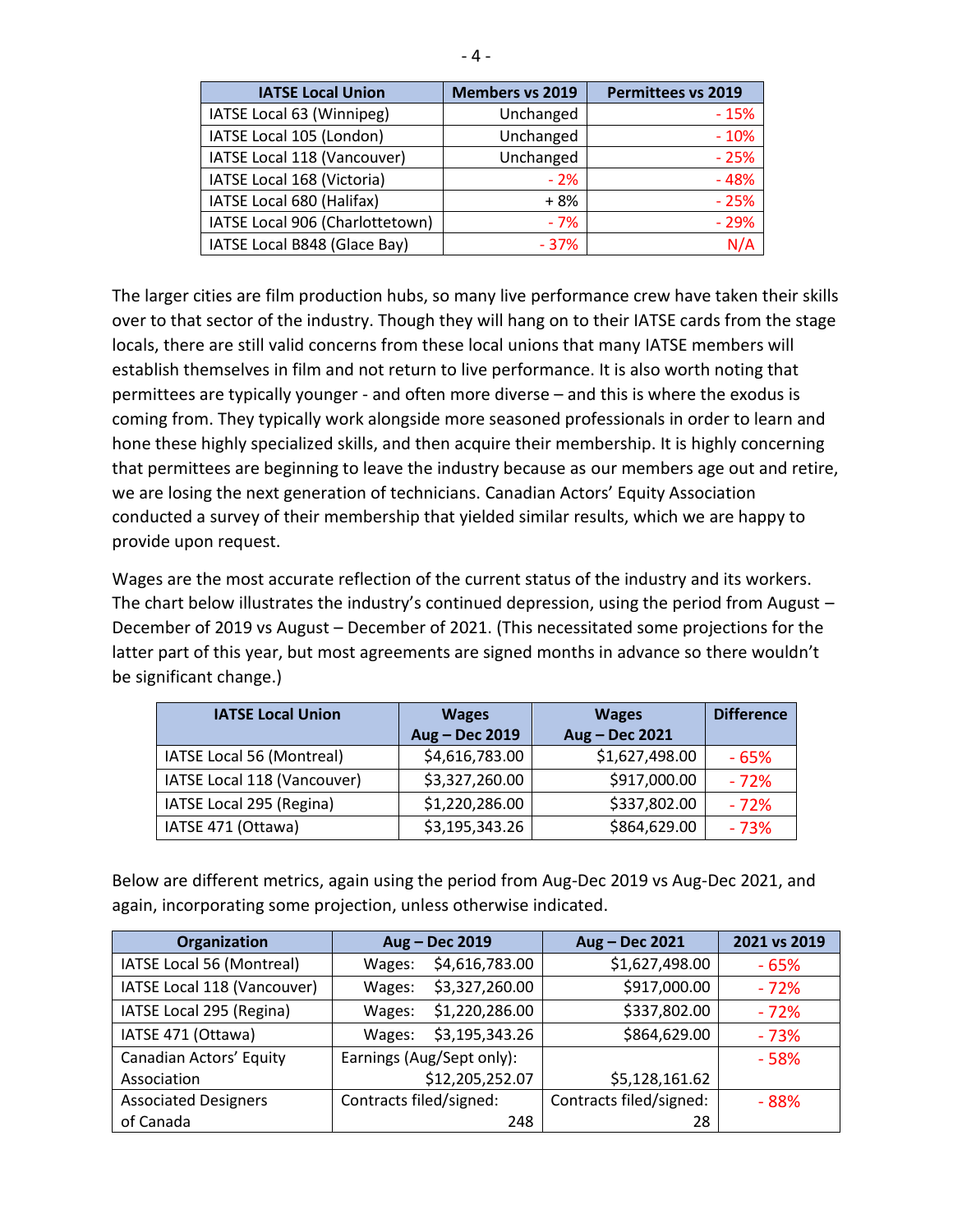It's a stark picture and it will be a slow and long recovery. The live performance industry and its workers need help.

# **Individual and Industry Supports**

With all freelance workers NOT eligible for wage subsidies (regardless of whether they are "employees" or "self-employed), we urge the federal government to offer benefits that ensure they do not fall through the cracks. The Canada Worker Lockdown Benefit could be tweaked in two ways. First, the "capacity limit" eligibility should be extended until the regular benefit is terminated. Second, the "capacity limit" eligibility language must be broadened. As it stands, it excludes live performance workers in Saskatchewan - where capacity limits were not introduced yet no productions are running. Broadened language must contemplate that, once capacity limits are lifted, it will take producers months to mount a production and live performance workers must have some income support in the interim.

A modification of the wage subsidy could also help. Given that the Tourism and Hospitality sector, and specifically the Live Arts and Culture industries, use independent contractors as front-line workers (performers, musicians, performers, certain kinds of creatives, etc.) we would ask that the Tourism and Hospitality Recovery Program allow for the wage subsidy to be applicable to anyone on regular payroll (i.e. those issued either a T4 or T4A) and not just traditional, fulltime employees. This would both incentivize the industry to get back to work while underwriting risk, and put money directly into the hands of workers. It would also not discriminate between not-for-profit vs commercial theatre. Further, the current system supports only organizations who are seeing year-over-year revenue declines, so it is selfcorrecting in terms of lowering as need reduces. Best of all, the wage subsidy already exists and is targeted, so little legislative change or budget pressure would be necessary.

### **Live Performance and the Economy**

The financial contribution of the arts is a significant one every city in which a venue is located, and these venues must be supported. For *Come From Away* alone, Mirvish Productions stated that more than one million patrons saw the show during its run - February 13, 2018 to March 13, 2020 and December 15 to 22, 2021, at the Royal Alexandra Theatre. Broken down:

- Box office sales surpassed of \$115 Million including over \$15 Million in HST
- Estimated economic impact to the Toronto economy of \$920 Million
- The show created 9,000 employment weeks for cast, stage managers, musicians, crew members and front of house team members

Clearly, culture is a huge driver. "As a proportion of Canada's overall GDP, culture GDP accounted for 2.7% in 2017. This represents \$1,448 per capita," according to the Culture Satellite Account. StatsCan reveals that Culture GDP in 2017 (\$59 billion) was larger than that of